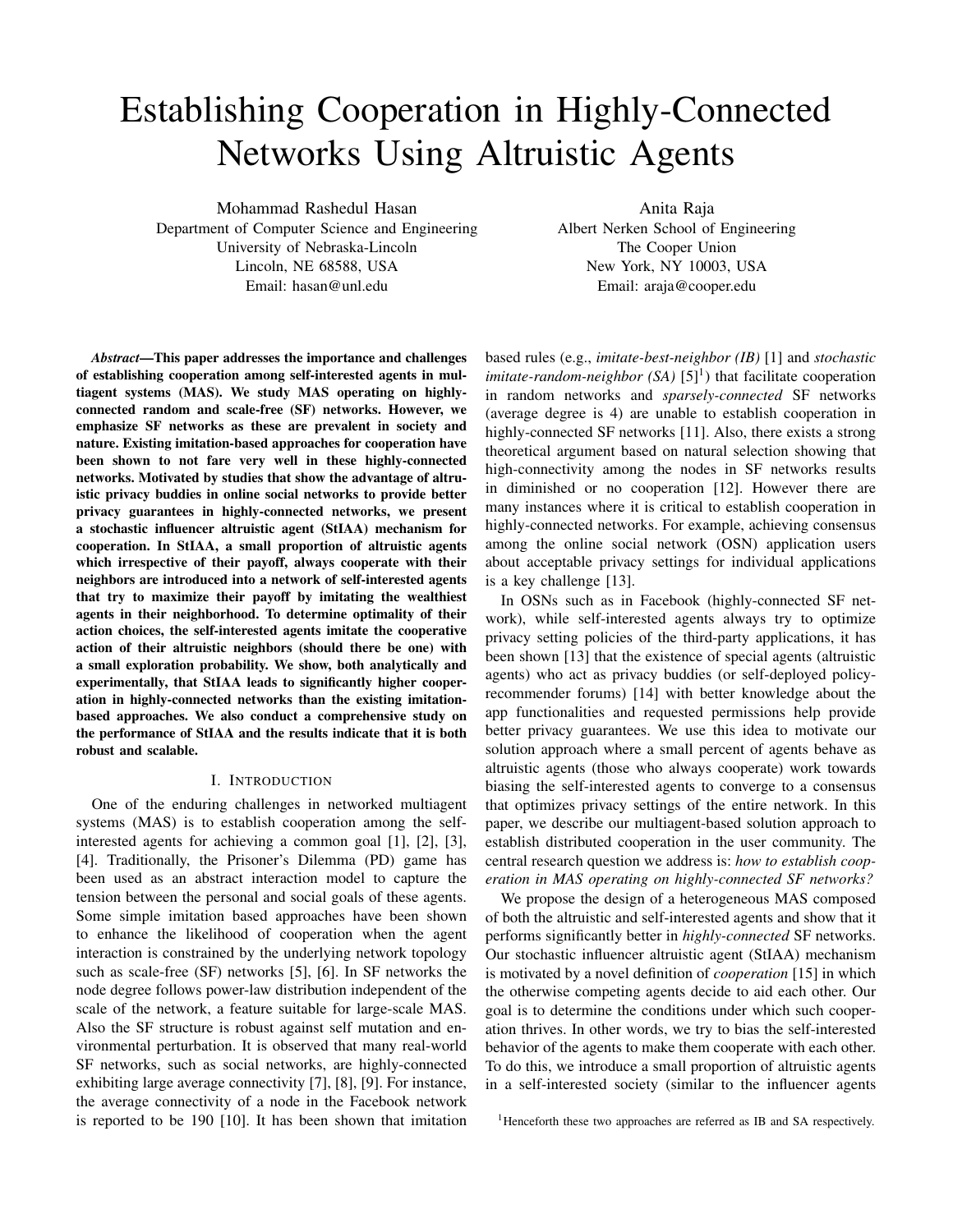in [16], [17]). The altruistic agents are designed to always cooperate with their neighbors while the self-interested agents may cooperate or defect since their objective is to maximize their utility by imitating the strategy of the wealthiest agents in their neighborhood. However, since agents in SF networks typically only have partial-observability of their environment (access only to information about immediate neighborhood), it is possible that the self-interested agents may get stuck in a local maxima. Therefore, we enable these agents to determine the optimality of their strategies by stochastically trying the strategy of the altruistic agents in their neighborhood with a small exploration probability [2]. By manipulating the selfinterested behavior of the large majority of the population, the altruistic agents are able to facilitate cooperation. We analytically show that this probabilistic exploration creates a cluster of cooperators in SF networks that helps to foster the evolution of cooperation. Our comprehensive empirical study substantiates this claim.

Previously altruistic agents were used in the context of coordination game [16], [17] whereas in this work we use the notion of altruism to solve a cooperation game. Both games are structured as 2-person 2-choice symmetric games to model the common problem of social norm emergence from a gametheoretic perspective [18]. While coordination game is suitable to model *conventional norm* problems (no conflict in interest between the individual and collective interests), cooperation game is used to model *essential norm* emergence problems in which conflict exists between agent's self-interest and collective interest [19]. We believe the cooperation game studied in this paper captures more complex multiagent interactions.

Exploration in the strategy space is a standard approach in evolutionary game theory which alone is unable to solve the cooperation problem. Similarly it has been shown that network reciprocity by itself is not sufficient to guarantee cooperation [20]. We propose a novel and ingenious mechanism that uses limited altruism, exploration in strategy space and network reciprocity in an innovative way to solve the complex problem of cooperation in highly-connected SF networks.

By maintaining cooperation, the altruistic agents try to influence their neighbors to cooperate. We show that cooperation thrives when at most one neighbor of each altruistic agent reciprocate them in each iteration. To make this applicable to real world settings, these reciprocator agents are chosen stochastically. More specifically, we don't require the entire agent society to reciprocate the few altruistic agents which could be very expensive. Instead, only some of them should stochastically reciprocate their altruistic neighbors (should there be one) for a short duration (current round of the PD game) while the majority follow the imitation-based rule. We analytically show that this limited amount of "network reciprocity" [1] creates a cluster of cooperators in SF networks that helps to evolve cooperation. We show this through a comprehensive empirical study.

In summary, we hypothesize that cooperation could emerge and be sustained in self-interested networked societies with the help of only handful of altruistic agents, and that it does not necessarily require the concerted effort of the entire society. The main contributions of this paper are:

- Proposing a heterogeneous system design approach that is composed of a large majority of self-interested agents and a small proportion of influencer altruistic agents.
- Showing both analytically and experimentally that our approach performs significantly better than the baseline imitation based approaches in promoting cooperation in highly-connected SF networks.
- Demonstrating the robustness and scalability of StIAA.

The remainder of this paper is organized as following. First, we discuss the relevant literature in the Section II. Then we present our proposed StIAA mechanism in Section III followed by an extensive computational study in Section IV. Finally, Section V presents conclusion with a summary of our observations and discussion of future work.

## II. RELATED WORKS

Two imitation based approaches has been shown to evolve cooperation in a society of self-interested agents when the interaction of the agents has a network structure. In [1] the memoryless agents use the *imitate-best-neighbor* (IB) action update rule while playing repeated PD game with their neighbors in a two-dimensional grid. According to this deterministic rule, each agent imitates the action of the wealthiest agent (including itself) in the next round. It has been shown that cooperation evolves over a wide range of payoff parameters and the final fraction of cooperators is independent of the initial fraction. In [5], agents use the *stochastic imitate-randomneighbor* (SA) action update rule to facilitate cooperation in moderately-connected SF networks. According to this stochastic imitation rule, for each agent  $i$  one neighbor  $j$  is chosen randomly. Then if j's payoff is larger than  $i$ 's payoff, i imitates j's strategy with a probability. SA increases the final fraction of cooperators with the heterogeneity of the degrees. However, both of these state-of-the-art imitation based approaches fail to facilitate cooperation in highly-connected SF networks [11].

One significant approach towards solving the cooperation problem in highly-connected SF networks used the evolution of social network of interactions as well as the evolution of strategies [21]. These two evolutions follow different timescales and it has been shown how this variation could affect the process of cooperation evolution. However, the cost of link rewiring is not included in the payoff calculation of the agents.

Another study presented in [2] used a single coalition emergence approach for achieving full cooperation in a MAS. They developed a centralized leader based coalition formulation model over complex networks where the agents pay an amount of tax to their leaders in order to join a coalition. They have shown that their distributed information sharing consensus mechanism effectively reduces the tax rate imposed by the leader. However, both the leader tax collection and information sharing require maintenance of network wide multi-hop communication which would incur overhead cost. Moreover, they do not investigate the variation of topological features and its impact on their algorithm.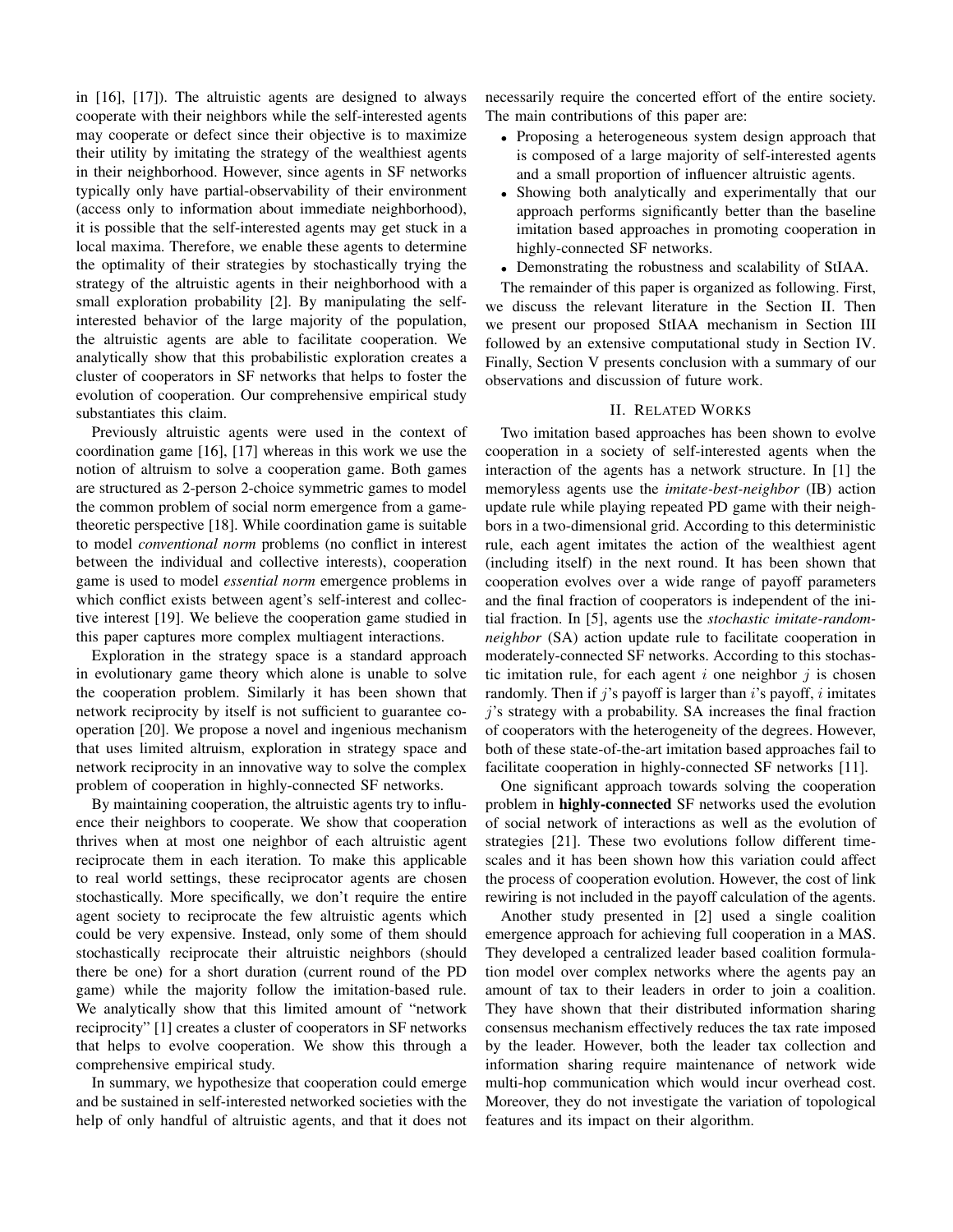A network growth model based on an evolutionary preferential attachment algorithm is pursued in [22]. The fitness of each node is defined as proportional to the accrued payoff from the PD game. New nodes are preferentially linked with the high fitness existing nodes and play the PD game with its neighbors accordingly. The resultant network is shown to be heterogeneous with the SF property. This work provides a useful understanding about how the microscopic dynamics could lead to the coevolution of the structure and the macroscopic behavior of the SF network. However, the emergence of *full cooperation* seems to be impossible if the payoff for the temptation to defect is larger than the payoff for the reward.

Commitment based approaches have been used to facilitate the emergence of cooperation [3], [4]. In [3], agents interactions are captured using a non-iterated PD game. This work is based on an unstructured population with random interactions among the agents that use a social learning model and mutation for strategy adaptation.

A parallel thread of research involves studies by physicists on the issue of cooperative behavior among selfish agents over complex networks in the framework of evolutionary game theory. It has been shown in [23] that the growth and preferential attachment rule of the SF network significantly enhance the cooperative behavior. An investigation on the effect of high clustering to enhance cooperation over the SF network is provided in [24].

The use of influencer altruistic agents in our approach is inspired by some previous works [16], [17]. They addressed the problem of forming a social convention while we address the cooperation problem. Also these works used a small number of inflexible "influencer-like" agents and agent interactions are modeled using coordination games.

Although most of the works on the evolution of cooperation underscore the importance of the SF degree-distribution in promoting cooperation, their investigation is limited only to the low-connectivity SF networks domain (except [21]). On the other hand, we try to establish cooperation in SF networks that exhibit higher connectivity. Moreover, unlike these works, our proposed MAS is composed of heterogenous agents that include both the self-interested and altruistic agents.

## III. STOCHASTIC INFLUENCER ALTRUISTIC AGENT (STIAA) MECHANISM

In this section we present our proposed Stochastic Influencer Altruistic Agent (StIAA) mechanism.

#### *A. The Interaction Model*

The agent interactions in the MAS are purely local and are constrained by an undirected SF graph  $G(V, E)$  where V is the set of vertices (or nodes) and  $E \subseteq V \times V$  is the set of edges. Each node corresponds to an agent<sup>2</sup>. The numbers of nodes are referred by  $n$ . Once the graph or the network is formed by the agents it becomes fixed. Two nodes  $v_i$  and  $v_j$  are neighbors if  $(v_i, v_j) \in E$ . The neighborhood  $N(i)$  is the set of nodes adjacent to  $v_i$ . That is,  $N(i) = \{v_j | (v_i, v_j)\} \in E \subset$ V and  $|N(i)|$  is the degree of node  $v_i$ . The adjacent agents (within single-hop distance) are defined as the *neighbors*. The SF graph is generated using the Barabasi-Albert model [25].

## *B. The Cooperation Game*

The agent interactions in the MAS are purely local and are constrained by an undirected SF graph. The agent interactions are captured by a *2-person* Prisoner's Dilemma (PD) game. Every agent is equipped to play this game with each one of its neighbors and their interactions are represented by the network links. The agents start playing the PD game after the network is formed and we consider the final network as a closed system.

Agent *i*'s payoff is denoted by  $u(i, j)$  which agent *i* obtains by playing a PD game with its neighbor  $j$ . After every round of the game, the payoff received by playing the PD game with the neighbors gets accumulated and the accumulated payoff is defined as  $\sum_{j=1}^{m} u(i, j)$ , where j refers to the neighbors of  $i$ . In each round of the game agents use a fixed strategy for all of its neighbors, which is either to cooperate (C) or to defect (D). In a *2-person* PD game setting these two strategies intersect at four possible outcomes represented by designated payoffs: R (reward) and P (punishment) are the payoffs for mutual cooperation and defection, respectively, whereas S (sucker) and T (temptation) are the payoffs for cooperation by one player and defection by the other. The payoff matrix is represented by Table I. For the PD game, the payoffs satisfy the condition  $T > R > P > S$  and for iterated PD's we require  $T + S < 2R$ .

Similar to the previous approaches, such as [5] and [1], we assume that agents are able to access the state of the immediate previous round from their neighbors. The state information include accumulated payoff and the action. These information is provided by the neighbors upon agents' request. We also assume that the communication channel is error-free. Since the agent communication is limited only within their local neighborhood, we do not consider the cost associated with their communication.

TABLE I PAYOFF MATRIX FOR THE PRISONER'S DILEMMA GAME

|   | (R,R) | (S, T) |
|---|-------|--------|
| ш | 71 S) | (P.P   |

Agent Types: The heterogeneous agent society is composed of two types of agents: (i) rational self-interested agents (SIAs) that always try to maximize their payoff and (ii) influencer altruistic agents (IAAs) that always cooperate with their neighbors.

## *C. Stochastic Influencer Altruistic Agent (StIAA) Mechanism*

The large majority of the agents in our proposed MAS are self-interested, and therefore, they try to maximize their payoff by using the IB action update rule. According to this rule, each

<sup>2</sup>Throughout the paper, we use agent and node interchangeably.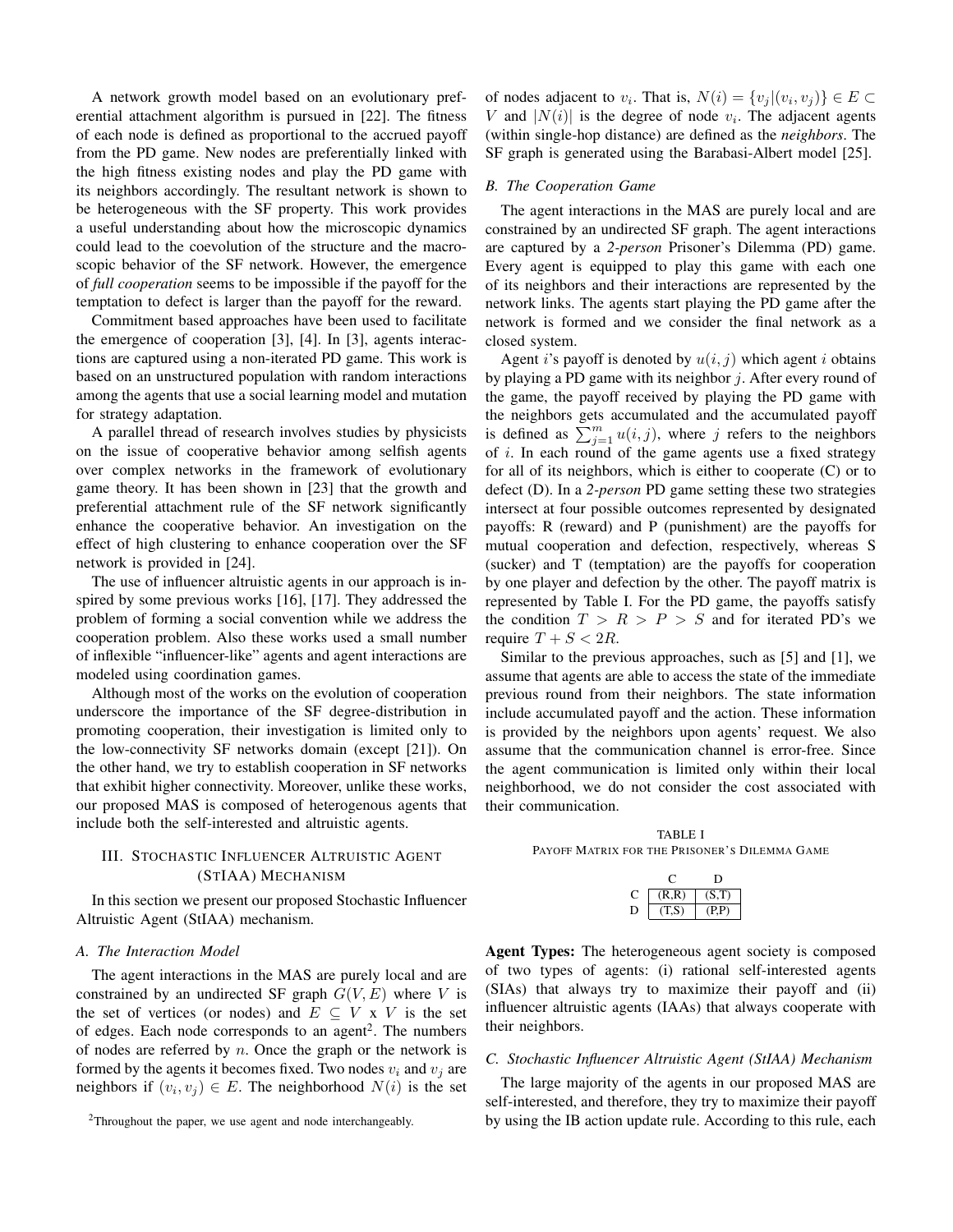agent imitates the action of the wealthiest agent (including itself) in the next round. We introduce a small proportion of influencer altruistic agents at random locations that always cooperate with their neighbors. The idea of influencer agents is inspired by the influencer fixed strategy agents in [17], [16]. These IAAs broadcast their presence in their neighborhood to motivate the SIAs to reciprocate them. As mentioned earlier, the rational SIAs that increase their payoff by always adopting the action of their wealthiest neighbors may get stuck into local maxima due to partial observability of their network. Therefore, we enable them to determine the optimality of their action choice (pareto-optimality) by trying the action of their neighbor IAAs with a small exploration probability  $p_{explore}$ .

In the following, we provide an analytical argument on why the proposed StIAA mechanism performs better in SF networks.

# *D. Analytical Discussion on StIAA's Performance in SF Networks*

In SF networks, due to the degree-heterogeneity, some agents have high-degree connectivity while the majority of the agents have low-degree connectivity. As a consequence, the high-degree nodes or the hubs always reap higher accumulated payoffs as compared to their low-degree neighbors. If the majority of the neighbors of a hub node are cooperators, then it generates high payoff by cooperating but even higher payoff by defecting. Let us consider two hubs which are cooperator and defector  $(h_C \& h_D)$  respectively. Since initially cooperators and defectors are distributed uniformly in the network, these hubs should have approximately equal number of cooperator  $(n_C)$  and defector  $(n_D)$  neighbors, i.e.,  $n_C \simeq n_D \simeq z/2$ , where  $z$  is the average node degree of the hub. Therefore, the accumulated payoffs (ACP) of the two hubs should be:  $ACP(h_C) = n_C * R + n_D * S \simeq z/2 * (R + S)$  and  $ACP(h_D) = n_C * T + n_D * P \simeq z/2 * (T + P)$ . Since  $T + P > R + S$ , the fitness of the defector hubs would be larger than that of the cooperator hubs. This is the reason why defection prevails when solely the imitation based strategies are pursued.

However, irrespective of the strategies adopted by the hubs, their accumulated payoffs are always greater than their lowdegree neighbors. Let us consider a low-degree neighbor of a hub that may act as a cooperator  $(k_C)$  or a defector  $(k_D)$ , and its accumulated payoff is  $z_1/2$  \*  $(R + S)$  (when it cooperates) or  $z_1/2 * (T + P)$  (when it defects), where  $z_1$  is the average degree of this node. In SF networks, since the average degree of the hubs are much larger than the that of the low-degree nodes, i.e.  $z >> z_1$ ,  $ACP(h_C)$  or  $ACP(h_D)$  is always larger than  $ACP(k_C)$  or  $ACP(k_D)$ .

Previously it has been shown that when the agents follow the IB or SA state update rule, the behavior of the highdegree nodes or the hubs determine the asymptotic state of the network [11]. A defecting hub can lead its imitating neighbors towards defection. We find a remedy to this problem in a mechanism called "network reciprocity" that is able to resist or eliminate the invasion of the defectors [1]. According to this mechanism, if the cooperators are able to form clusters in which they mutually help each other, then cooperation evolves and sustains in the network. We now discuss how our StIAA based approach increases the likelihood of the hubs to form clusters of cooperators and thereby facilitates cooperation.

In StIAA, the influencer altruistic agents (IAAs) persuade their neighbors to cooperate. According to StIAA, the defector hubs that follow the IB state update rule may at some stage explore and reciprocate the strategy of its IAA neighbor. After becoming cooperators hubs would incur highest accumulated payoff as compared to their low-degree neighbors and thus would influence them to adopt its current action of cooperation. The hubs are interconnected due to the *age-correlation* among the nodes in the Barabasi-Albert model of SF networks. At one time-step of the iterative game it is possible that multiple interconnected hubs adopt (through exploration) the cooperative action of the IAAs in their neighborhood in the current round and thereby could lead the entire network towards evolving cooperation.

We use a small SF network as depicted in Figure 1 to illustrate this phenomenon. In (a) all agents are self-interested (SIAs) except one IAA. In the current round three SIA's act as defectors while one SIA cooperates. The accumulated payoff of the hub would be the largest (2T+2P) in its neighborhood and therefore its neighbors would adopt its defection strategy in the next round leading the network towards a defection state. The IAA alone is not able to resist this invasion of the defectors. However, since the SIAs try the action of their IAA neighbor with a small exploration probability, the hub may adopt the cooperative action of the IAA in one time-step as in (b). Again its accumulated payoff would be the largest and, as a consequence, its SIA neighbors would adopt its cooperation strategy. Thereby the entire network would evolve into a cooperation state in (c). However, it is important to note that if one of the neighbors of the hub (other than the IAA) is another hub that has adopted the action of defection, the cooperative hub may imitate its action and the network would turn into all-defectors. To resolve this problem both the hubs need to explore the action of the IAA in the current round. Our simulation results indicate that this indeed happens in one of the time-steps as the network uses many iterations to finally converge into a majority cooperative state.

## *E. Algorithm for StIAA Mechanism*

Algorithm 1 describes our StIAA mechanism. Initially the strategies (Cooperate or Defect) are randomly assigned among the agents and the IAAs are randomly selected; then agents play the PD game with their neighbors and compute the accumulated payoffs (Lines 1.4 - 1.13). Then (Lines 1.6 - 1.13) the SIAs try the action of their IAA neighbor with a small probability  $p_{explore}$ . Otherwise the SIAs update their strategies according to the IB action update rule. This process repeats (Lines 1.4 - 1.15) over multiple rounds and leads the network into a cooperation state. Since the updating of the actions depend on the local neighborhood, we implement *synchronous update* in which the entire society updates their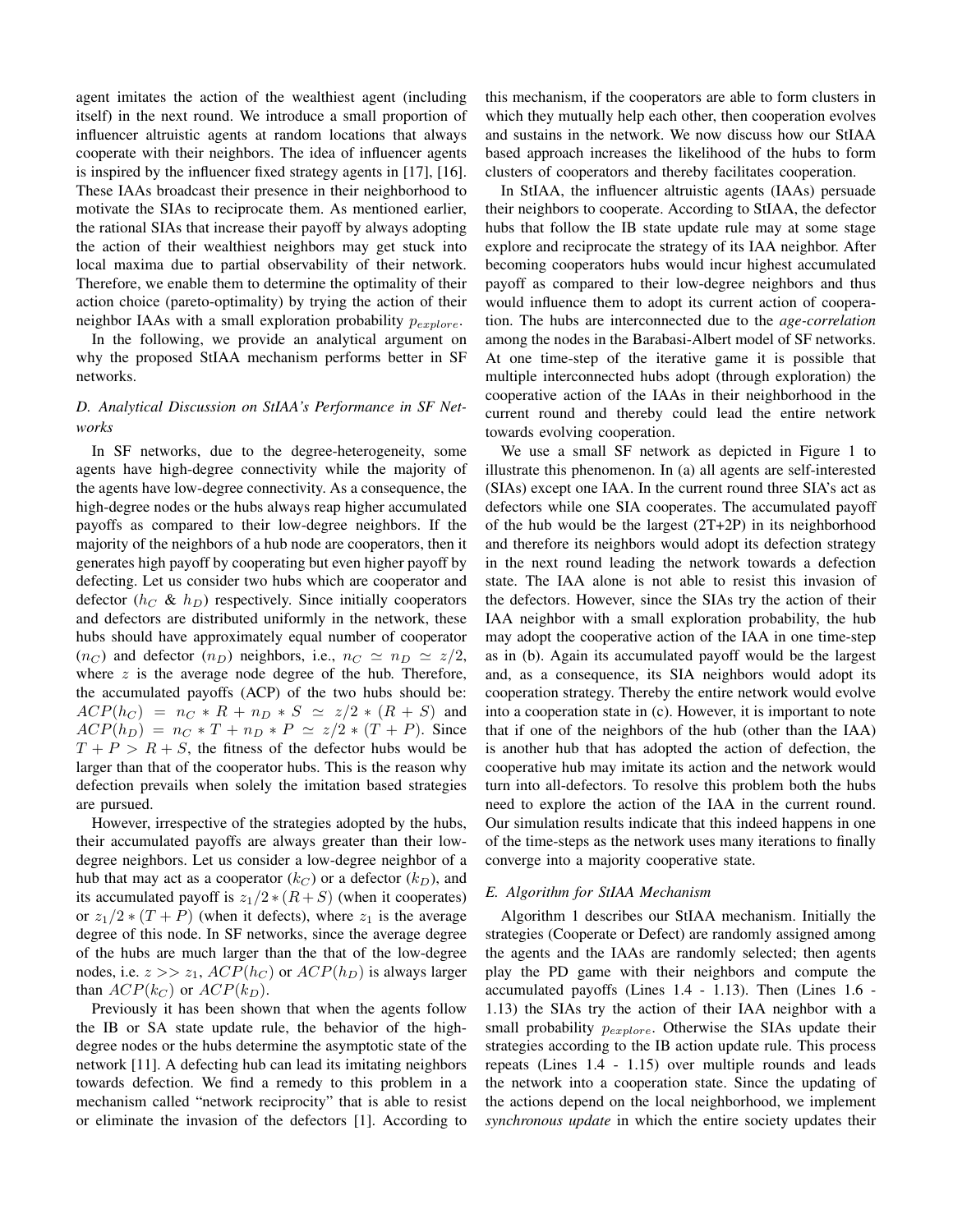

Fig. 1. StIAA facilitating cooperation in a SF network: (a) One influencer altruistic agent (IAA) and four self-interested agents (SIA) of which three SIAs, including the hub, behave as defectors; (b) based on payoff differentials, the hub SIA might try IAA's cooperation strategy and act as a stochastic reciprocator agent (SRA) (c) all of the SIAs adopt the cooperation strategy of the hub SRA by following the imitate-best-neighbor (IB) state update rule.

Algorithm 1: Stochastic Influencer Altruistic Agent

|      |           | (StIAA) Mechanism                                             |  |  |  |  |  |  |
|------|-----------|---------------------------------------------------------------|--|--|--|--|--|--|
|      |           | <b>Require:</b> Accumulated payoff is transparent only to the |  |  |  |  |  |  |
|      |           | neighbors                                                     |  |  |  |  |  |  |
|      | 1.1 begin |                                                               |  |  |  |  |  |  |
| 1.2  |           | randomStrategySelection()                                     |  |  |  |  |  |  |
| 1.3  |           | randomIAAselection()                                          |  |  |  |  |  |  |
| 1.4  |           | playPDGamewithNeighbors()                                     |  |  |  |  |  |  |
| 1.5  |           | computeAccumulatedPayoff()                                    |  |  |  |  |  |  |
| 1.6  |           | for each agent $i := 1$ to n do                               |  |  |  |  |  |  |
| 1.7  |           | $r \leftarrow \text{randomDouble}()$                          |  |  |  |  |  |  |
| 1.8  |           | <b>if</b> $r < p_{explore}$ AND neighborOfSIA(i)==IAA         |  |  |  |  |  |  |
|      |           | then                                                          |  |  |  |  |  |  |
| 1.9  |           | $i$ reciprocates the IAA                                      |  |  |  |  |  |  |
| 1.10 |           | else                                                          |  |  |  |  |  |  |
| 1.11 |           | $i$ follows the IB rule                                       |  |  |  |  |  |  |
| 1.12 |           | end                                                           |  |  |  |  |  |  |
| 1.13 |           |                                                               |  |  |  |  |  |  |
| 1.14 |           | end                                                           |  |  |  |  |  |  |
|      | 1.15 end  |                                                               |  |  |  |  |  |  |
|      |           | 1.16 iterate (Lines 1.4 - 1.13)                               |  |  |  |  |  |  |
|      |           |                                                               |  |  |  |  |  |  |

states simultaneously in discrete time-steps that gives rise to a discrete-time macro-level dynamics.

#### IV. SIMULATION AND RESULTS ANALYSIS

We conduct simulations with the following goals: (i) compare the performance of our proposed StIAA mechanism to two state-of-the-art imitation based approaches, e.g., IB and SA and then (ii) perform a comprehensive empirical study on the performance of StIAA by varying the percentage of the initial number of cooperators, percentage of IAAs and the temptation payoff values.

#### *A. Network Topology*

The agents are situated on a connected topology that constrains the communications to the immediate neighbor set. An edge between two nodes of the network indicates that the agents interact and play the PD game.

The experiments are conducted on SF topologies of varying average degrees. In addition to this, we study the performance of StIAA in random networks (RNs) as compared to the performance of the IB and SA action update rules over RNs.

The SF topologies are generated using the Barabasi-Albert model. The minimum node degree is varied from 1 to 25 such that average node degree *z* lies between 2 to 50.

The random networks (RNs) are generated first by adding a random node with every node in the network. This ensures that no node is isolated. Then we add links between two randomly selected nodes. The number of these randomly added links is varied to create networks with varying *z* in the range of 2 to 50.

## *B. Simulation Setup*

Our network consists of 1000 agents represented as nodes in both the SF and random networks. A majority cooperation state (MCS) is defined as the one in which 90% or more agents cooperate with each other [26]. In order to investigate the scalability of StIAA, we conduct experiments on 5000 agents SF networks as well.

The IAAs maintain their cooperation strategy during the course of the simulation. These agents not only behave altruistically (being always cooperative), but also try to influence their neighborhood agents to become altruistic (cooperative). We consider only 5% IAAs to be the approximate upper bound (the same reported in [16]). For most of our experiments we maintain this value. However, this number is varied within the range of 1% to 7% to observe how it affects the performance of StIAA. Similar to [2], the exploration probability  $p_{explore}$ is set to 0.05. However, for higher connectivity networks, this value is increased to 0.1 for getting better performance.

The following values for the PD payoff matrix are used in the simulations:  $R = 1$ ,  $P = 0.1$  and  $S = 0$ . Hence, the incentive to defect, T, is restricted to  $1 < T < 2$ . For most of our experiments we use the value 1.1 for the temptation payoff. However, this value is varied within the range 1.1 to 1.9 to investigate its effect on the performance of StIAA.

All the results reported are averages over 100 realizations for each network. Each simulation consists of 10,000 timesteps where a time-step refers to a single run of Algorithm 1.

#### *C. Simulation Results*

Comparison of the Existing Imitation based Approaches with StIAA: Figure  $2(a)$  and  $2(b)$  show the performance of the IB, SA and StIAA for various average degree random and SF networks respectively. The network size is limited to 1000 agents. For each average degree category we created 100 network instances and used the three approaches to observe the process of evolution of cooperation. In SF networks, when the average degree is smaller  $(z$  in the range of 4 to 5), the SA performs better than the IB. However, as the average degree increases, both IB and SA fail to establish MCS. A similar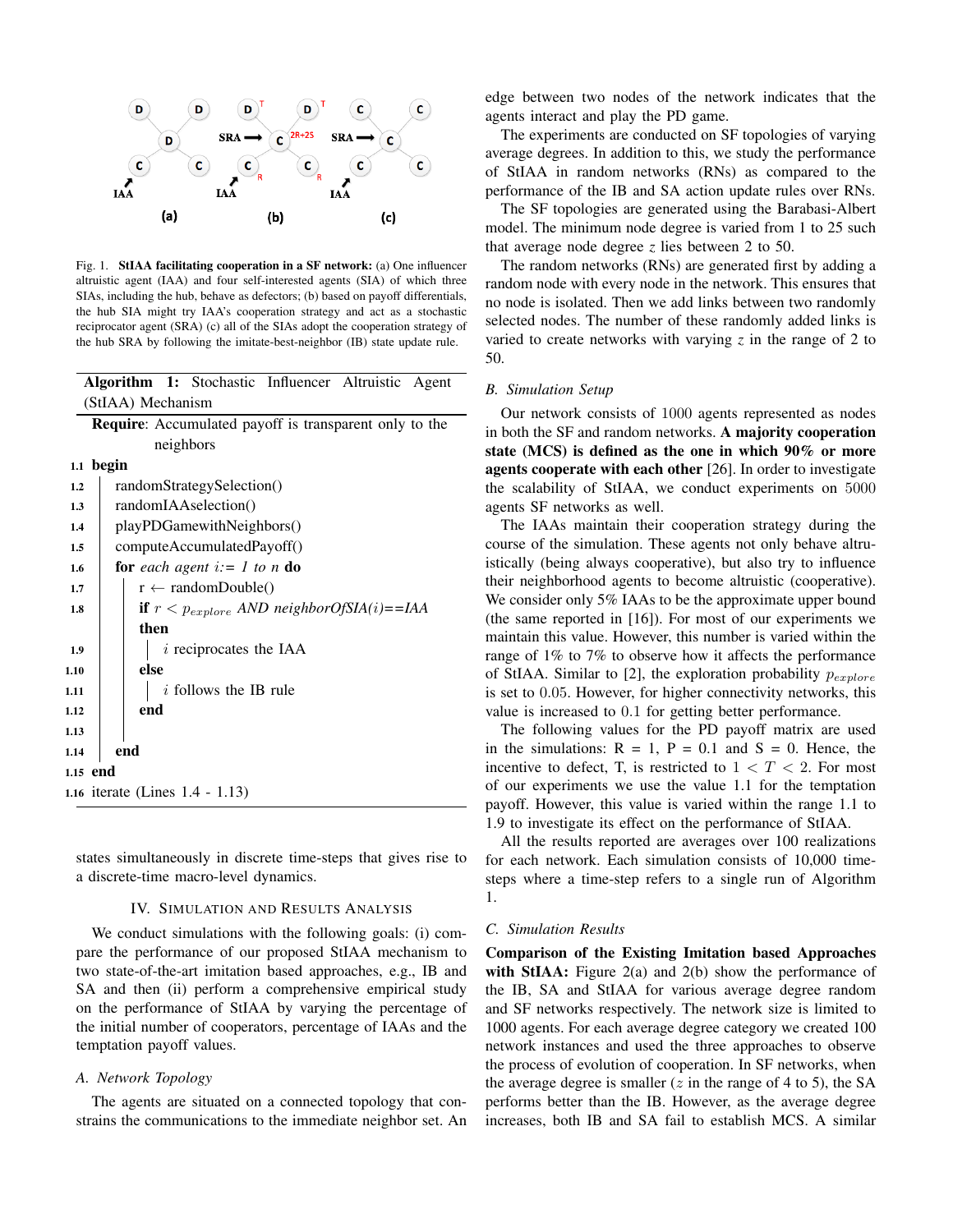pattern can be observed in random networks in which larger average degree result in increasingly less or no cooperation.

In sparse SF and random networks ( $z \approx 2$ ), the StIAA does not converge into MCS (as also observed in case of IB and SA). However, for average degree between 4 to 30, StIAA converges to MCS in almost all instances with  $p_{explore}$ set to 0.05. However, when the average degree lies in the range of 40 to 50, this low value of  $p_{explore}$  does not lead to MCS. Our results indicate that by increasing this value to 0.1, the likelihood of cooperation in these highly-connected SF networks can be significantly increased.

The performance of the StIAA in random networks is not as good as in SF networks. The main reason for this relatively poor performance is that RNs do not have the benefit of skewed degree-distribution. In SF networks, because of age-correlation among the hub nodes, StIAA facilitates the formation of clusters of cooperators that help to evolve cooperation. On the other hand, unlike SF networks, in random networks the degree of the nodes are not very large nor are they intricately connected. As a consequence, clusters of cooperators are less likely to be formed. However, StIAA significantly outperforms IB and SA in random networks.

## *D. Empirical Analysis of StIAA*

In order to perform a comprehensive analysis of the performance of StIAA mechanism in SF networks, we vary the following parameters: (a) percentage of the initial number of cooperators (%Coopp), (b) temptation payoff values (T) and (c) percentage of the IAAs (%IAA).

Variation of % of Initial Cooperators: Table II shows the effect of the variation of the initial percentage of cooperators for various levels of the temptation payoff values. First, consider the situation when the temptation payoff value is set to 1.1 (columns 3, 6, and 9). The results indicate that when the initial percentage of cooperator is very low (10%), even in the most highly-connected networks  $(40 < z < 50)$  likelihood of cooperation is high. For example, in networks with  $z \approx 50$ , exploration probability of 1.1 establishes cooperation in 72% instances. With the increase in the percentage of initial cooperators, as in 30% and 50% cooperator networks, MCS occurs 90% and 96% times respectively. Therefore, it appears that the variation in the percentage of initial cooperators does not affect the cooperation evolution process very much when temptation payoff is as low as 1.1. StIAA is able to evolve cooperation even if the initial fraction of cooperators is very small (e.g., 10%). Therefore, it is robust against the perturbation in the number of cooperators and can transform a majority defector society into a cooperative one.

Variation of Temptation Payoff: However, when the temptation payoff increases beyond 1.1, even with 50% initial cooperators the network does not evolve towards cooperation (columns 10 and 11) in very large neighborhoods (where  $z$  is approx. 40  $\sim$  50). In other words, the performance of StIAA is sensitive to the payoff value of temptation. We may need to increase both the IAAs and exploration probability to facilitate cooperation where benefit of temptation is high.





Fig. 2. Plot of average degree (z) vs. number of times each mechanism successfully converges into a majority cooperation state (#MCS) over 100 simulations; temptation payoff=1.1, initial cooperators=50%, IAA=5%.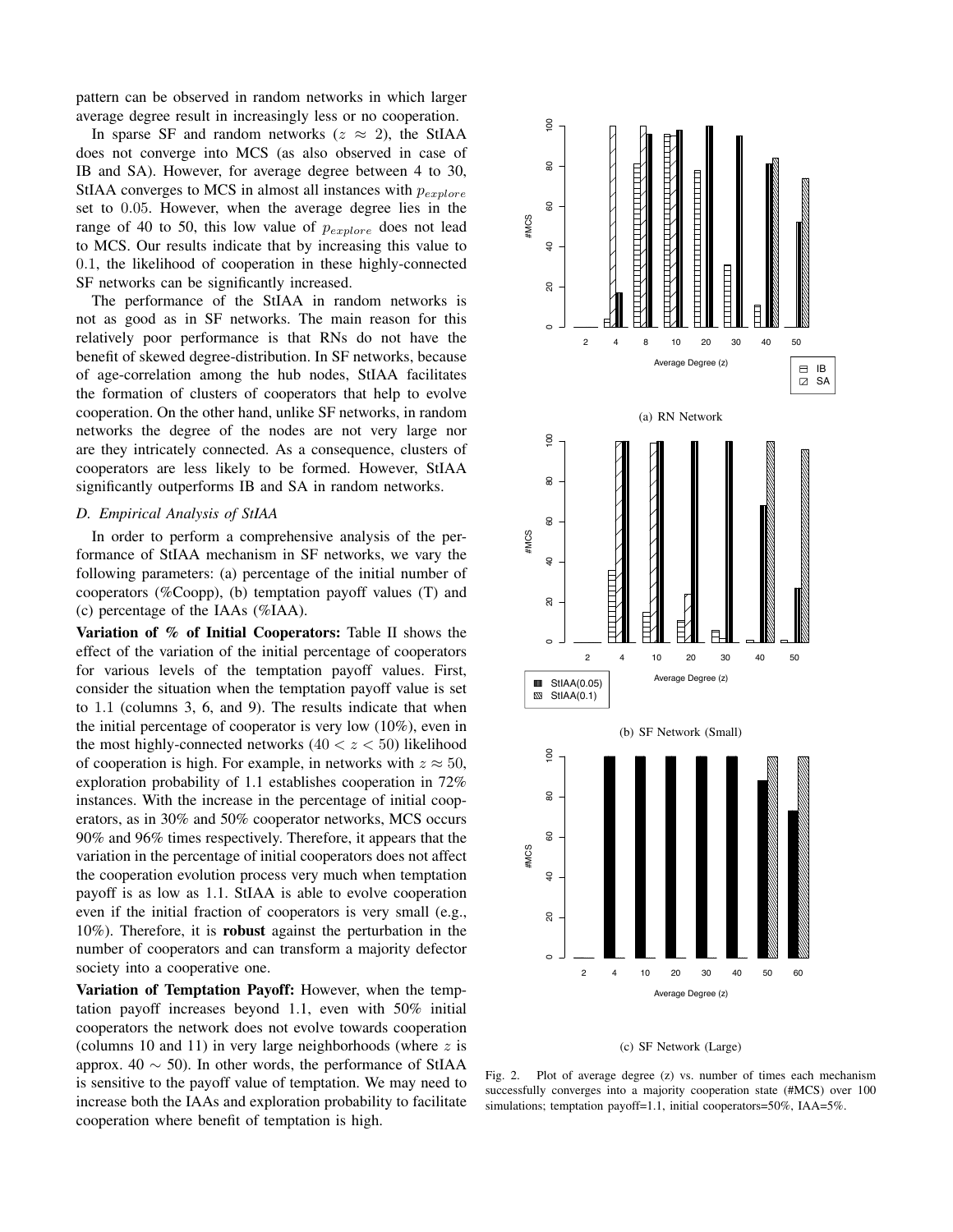#### TABLE II

EFFECT OF THE VARIATION OF VARIOUS PARAMETERS IN 1000 AGENTS SF NETWORKS. FOR EACH VARIATION, THE TABLE SHOWS THE NUMBER OF TIMES THE NETWORK SUCCESSFULLY CONVERGES INTO A MAJORITY COOPERATION STATE (#MCS) AMONG 100 SIMULATIONS. THE AVERAGE DEGREE IS ROUNDED TO THE NEAREST INTEGER VALUE.

|    |               | Variation of % of Cooperators & Temptation Payoff (T) (%IAA = 5) |           |            |           |                             |               |           |           |           |
|----|---------------|------------------------------------------------------------------|-----------|------------|-----------|-----------------------------|---------------|-----------|-----------|-----------|
|    |               | $\%$ Coop=10                                                     |           | $%Coop=30$ |           | $\sqrt{\% \text{Coop}}$ =50 |               |           |           |           |
|    |               | $T = 1.1$                                                        | $T = 1.5$ | $T=1.9$    | $T = 1.1$ | $T = 1.5$                   | $T = 1.9$     | $T = 1.1$ | $T = 1.5$ | $T = 1.9$ |
| z  | $p_{explore}$ | #MCS                                                             | #MCS      | #MCS       | #MCS      | #MCS                        | #MCS          | #MCS      | #MCS      | #MCS      |
| 2  | 0.05          | $\Omega$                                                         | $\Omega$  | 0          | $\Omega$  | $\Omega$                    | $\Omega$      | $\Omega$  | $\Omega$  | $\theta$  |
| 4  | 0.05          | 100                                                              | 27        | 0          | 100       | 27                          |               | 100       | 28        | 100       |
| 10 | 0.05          | 100                                                              | 100       | 100        | 100       | 100                         | 100           | 100       | 100       | 100       |
| 20 | 0.05          | 100                                                              | 100       | 100        | 100       | 100                         | 100           | 100       | 100       | 100       |
| 30 | 0.05          | 99                                                               | 62        | 6          | 100       | 73                          | 14            | 100       | 78        | 12        |
| 40 | 0.05          | 20                                                               | 0         | 0          | 56        |                             | $\Omega$      | 68        | 5         | 0         |
|    | 0.1           | 100                                                              | 54        |            | 100       | 68                          | $\mathcal{R}$ | 100       | 67        | 3         |
| 50 | 0.05          | $\Omega$                                                         | 0         | 0          | 7         | $\Omega$                    | $\Omega$      | 27        | $\Omega$  | 0         |
|    | 0.1           | 72                                                               | 0         | 0          | 90        |                             | $\Omega$      | 96        | $\Omega$  | 0         |

|    |               | Variation of % of IAAs |            |            |  |  |  |
|----|---------------|------------------------|------------|------------|--|--|--|
|    |               | $(\%$ Coop=50, T=1.1)  |            |            |  |  |  |
|    |               | $\%$ IAA=1             | $\%$ JAA=3 | $\%$ IAA=7 |  |  |  |
| Z  | $p_{explore}$ | #MCS                   | #MCS       | #MCS       |  |  |  |
| 2  | 0.05          | 0                      | 0          |            |  |  |  |
| 4  | 0.05          | 99                     | 100        | 100        |  |  |  |
| 10 | 0.05          | 97                     | 100        | 100        |  |  |  |
| 20 | 0.05          | 68                     | 100        | 100        |  |  |  |
| 30 | 0.05          | 29                     | 89         | 100        |  |  |  |
| 40 | 0.05          | 19                     | 29         | 92         |  |  |  |
|    | 0.1           | 32                     | 99         | 100        |  |  |  |
| 50 | 0.05          | 11                     | 24         | 26         |  |  |  |
|    | 0.1           | 21                     | 52         | 100        |  |  |  |

Variation of % of IAAs: Columns 12-14 of Table II shows the effect of various percentage of IAAs for a fixed 50% initial cooperators and 1.1 temptation payoff value. It can be seen that for smaller density of IAA (1% to 3%) StIAA does not always converge into MCS beyond medium average connectivity networks (where  $z > 20$ ). In case of 1% IAA the convergence scenario is not satisfactory when the average degree increases. Even with relatively large value of  $p_{explore}$  (= 0.1), performance does not improve much. The improvement is not significant in case of 3% IAA. On the other hand, although 7% IAA provides better result, its difference with 5% IAA is not significant (columns 9 and 14). In other words, 5% IAA is a reasonably small number to maintain good performance. Therefore, we use this percentage as the upper bound for the IAAs.

Scalability of StIAA: In order to study the scalability of StIAA, we investigate its performance on 5000 agents SF networks with varying degrees within the range 2 to 60. Figure 2(c) shows that the performance of StIAA is even better than 1000 agents SF networks. For example, when the average neighborhood size becomes larger (such as when  $z$  is between 40 to 50), more than 80% times MCS occurs. We further increase the neighborhood size ( $z \approx 60$ ), and observe that more than 70% instances StIAA converges into MCS. With an increased exploration rate ( $p_{explore} = 0.1$ ), convergence rate is 100% even in very high average degree networks.

The Challenge of Sparse Networks: Figure 2 and Table II show the challenge of establishing cooperation in *sparse networks* (where  $z \approx 2$ ). Neither IB and SA, nor StIAA perform well in these networks. Due to low-connectivity, many agents in these networks has only one neighbor. As a consequence, most of the time stochastic reciprocation approach fails to find neighbors that would reciprocate the IAAs. This makes the resistance of the defectors difficult and results in degraded performance of StIAA.

## V. CONCLUSIONS AND FUTURE WORK

It this paper, we have presented a stochastic influencer altruistic agent (StIAA) mechanism that is able to establish cooperation in MAS operating on highly-connected RN and